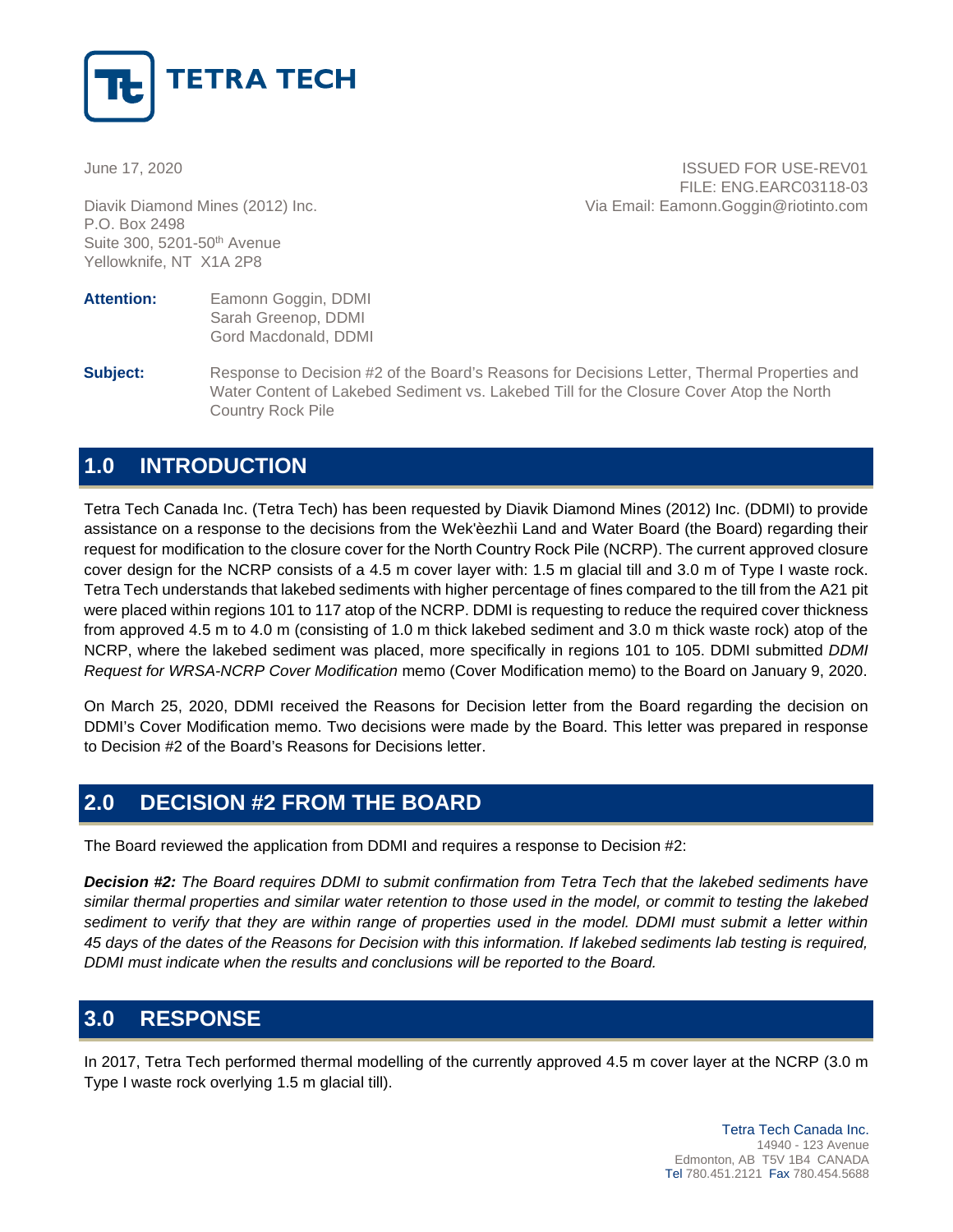In November 2019, Tetra Tech performed one additional thermal analysis as per the request of DDMI to evaluate the closure cover modification atop the NCRP from approved 4.5 m to 4.0 m (3.0 m Type I waste rock overlying 1.0 m glacial till). During the construction of closure cover, lakebed sediments were placed atop the NCRP instead of lakebed till which was assumed in both thermal analyses.

Tetra Tech evaluated the particle size and water content of the placed lakebed sediments based on the data presented in the DDMI's letter to the Board titled *DDMI Request for WRSA-NCRP Cover Modification* dated January 9, 2020. It was concluded that lakebed sediments have similar water content, thermal conductivity, and latent heat to glacial till assumed in Cases 2 and 3 (Table 8 of Tetra Tech 2017 Report) used in the model. DDMI's measured data shows that the water content in the lakebed sediments is expected to be similar or slightly higher to the glacial till in the thermal analysis performed in November 2019. Latent heat for placed lakebed sediments is also slightly higher than used for the lakebed till in the thermal analysis performed in November 2019. Higher latent heat is due to the higher fines content and higher water content in the placed lakebed sediments compared to the lakebed till. The predicted thaw depths from the thermal analysis performed in November 2019 are conservative by not considering the lakebed sediments placed on the top of the NCRP.

## **4.0 LIMITATIONS OF LETTER**

This letter and its contents are intended for the sole use of Diavik Diamond Mines (2012) Inc. and their agents. Tetra Tech Canada Inc. (operating as Tetra Tech) does not accept any responsibility for the accuracy of any of the data, the analysis, or the recommendations contained or referenced in the report when the report is used or relied upon by any Party other than Diavik Diamond Mines (2012) Inc., or for any Project other than the proposed development at the subject site. Any such unauthorized use of this report is at the sole risk of the user. Use of this document is subject to the Limitations on Use of this Document attached in the Appendix or Contractual Terms and Conditions executed by both parties.

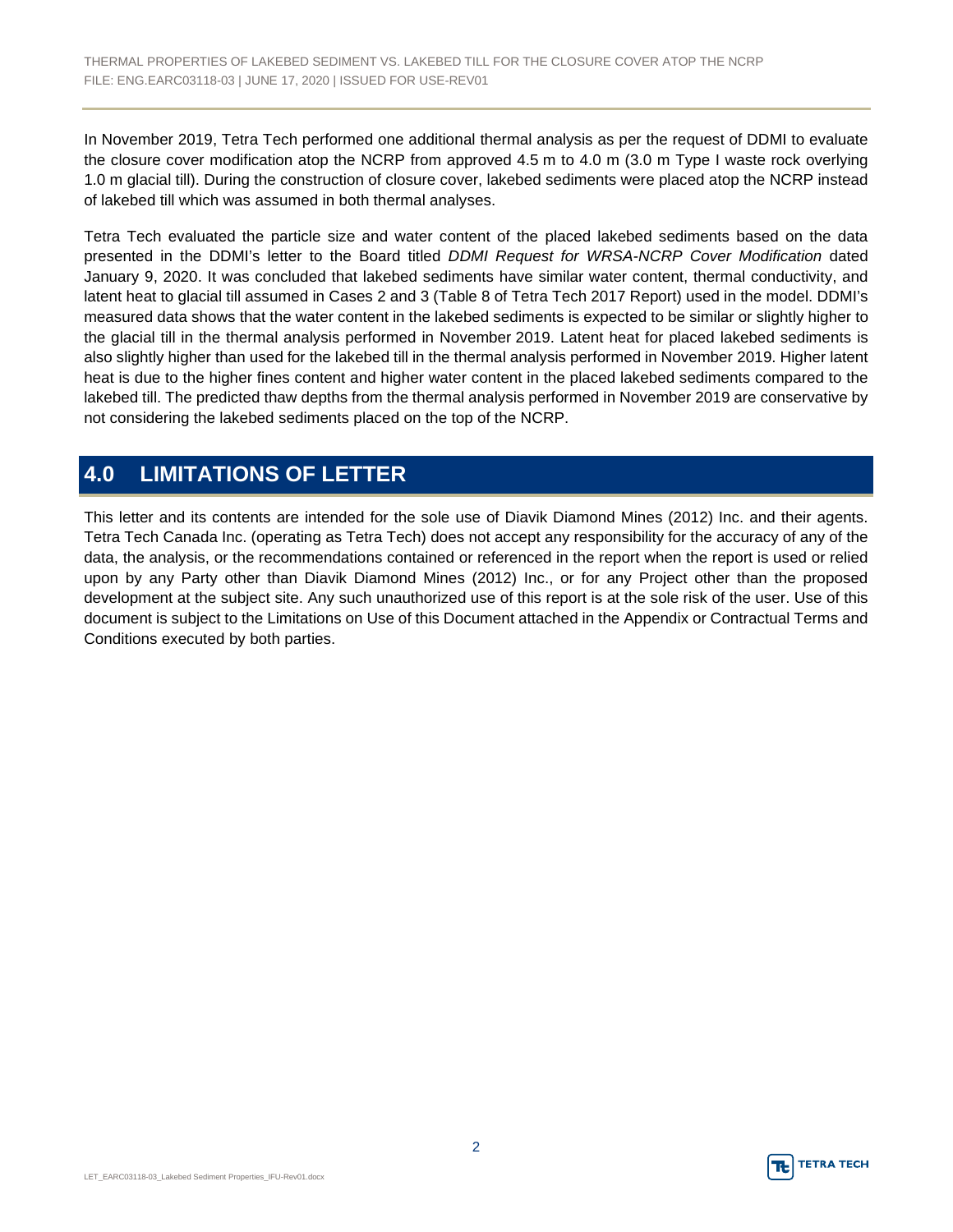# **5.0 CLOSURE**

We trust this letter meets your present requirements. If you have any questions or comments, please contact the undersigned.

Respectfully submitted, Tetra Tech Canada Inc.



Prepared by: Chantal Pawlychka, E.I.T. Geotechnical Engineer-In-Training, Arctic Region Direct Line: 587.460.3593 Chantal.Pawlychka@tetratech.com



Reviewed by: Hongwei Xia, Ph.D., P.Eng. Senior Geotechnical Engineer, Arctic Region Direct Line: 587.460.3646 Hongwei.Xia@tetratech.com

/jf

Attachment: Limitations on Use of this Document

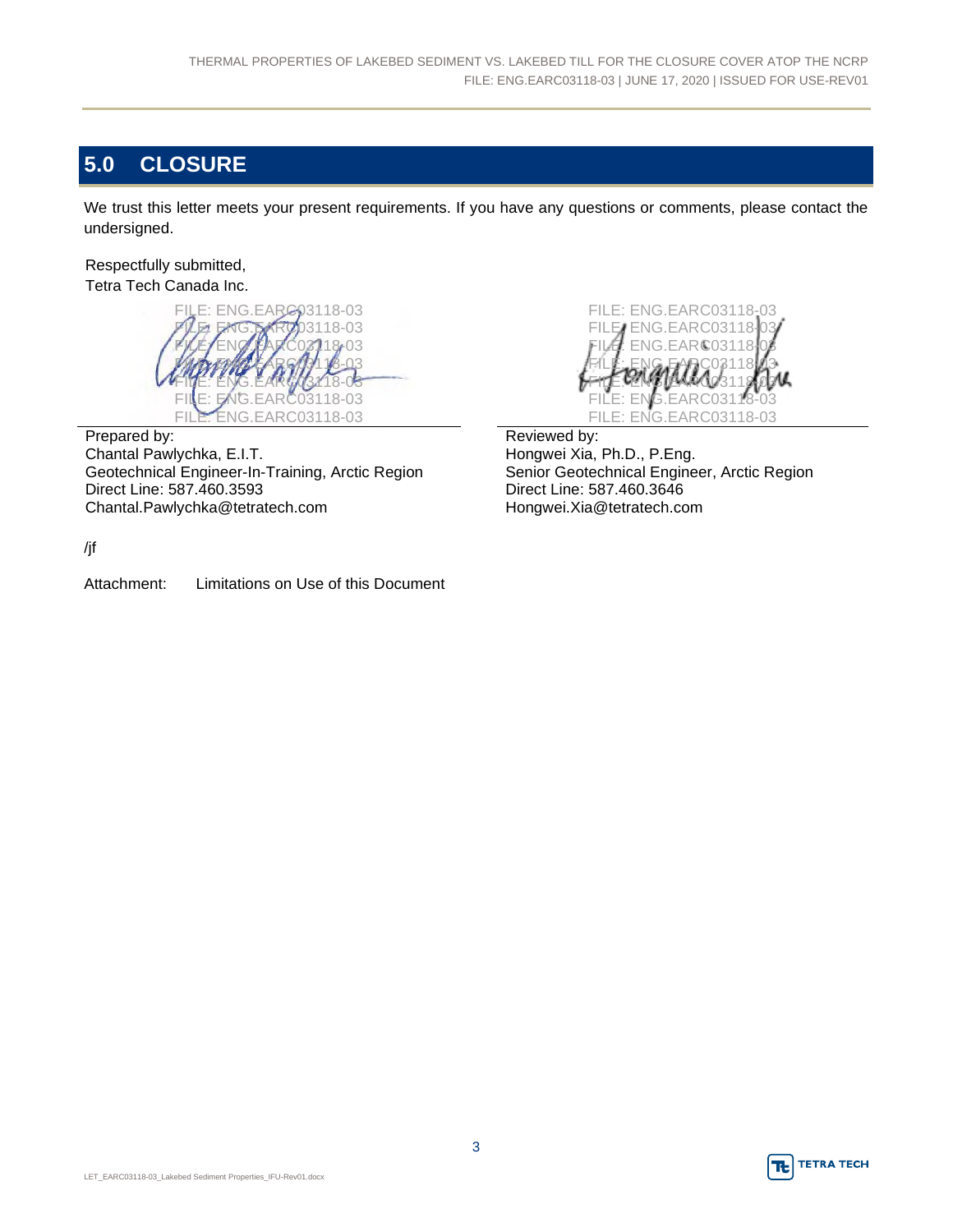## **GEOTECHNICAL**

### **1.1 USE OF DOCUMENT AND OWNERSHIP**

This document pertains to a specific site, a specific development, and a specific scope of work. The document may include plans, drawings, profiles and other supporting documents that collectively constitute the document (the "Professional Document").

The Professional Document is intended for the sole use of TETRA TECH's Client (the "Client") as specifically identified in the TETRA TECH Services Agreement or other Contractual Agreement entered into with the Client (either of which is termed the "Contract" herein). TETRA TECH does not accept any responsibility for the accuracy of any of the data, analyses, recommendations or other contents of the Professional Document when it is used or relied upon by any party other than the Client, unless authorized in writing by TETRA TECH.

Any unauthorized use of the Professional Document is at the sole risk of the user. TETRA TECH accepts no responsibility whatsoever for any loss or damage where such loss or damage is alleged to be or, is in fact, caused by the unauthorized use of the Professional Document.

Where TETRA TECH has expressly authorized the use of the Professional Document by a third party (an "Authorized Party"), consideration for such authorization is the Authorized Party's acceptance of these Limitations on Use of this Document as well as any limitations on liability contained in the Contract with the Client (all of which is collectively termed the "Limitations on Liability"). The Authorized Party should carefully review both these Limitations on Use of this Document and the Contract prior to making any use of the Professional Document. Any use made of the Professional Document by an Authorized Party constitutes the Authorized Party's express acceptance of, and agreement to, the Limitations on Liability.

The Professional Document and any other form or type of data or documents generated by TETRA TECH during the performance of the work are TETRA TECH's professional work product and shall remain the copyright property of TETRA TECH.

The Professional Document is subject to copyright and shall not be reproduced either wholly or in part without the prior, written permission of TETRA TECH. Additional copies of the Document, if required, may be obtained upon request.

### **1.2 ALTERNATIVE DOCUMENT FORMAT**

Where TETRA TECH submits electronic file and/or hard copy versions of the Professional Document or any drawings or other project-related documents and deliverables (collectively termed TETRA TECH's "Instruments of Professional Service"), only the signed and/or sealed versions shall be considered final. The original signed and/or sealed electronic file and/or hard copy version archived by TETRA TECH shall be deemed to be the original. TETRA TECH will archive a protected digital copy of the original signed and/or sealed version for a period of 10 years.

Both electronic file and/or hard copy versions of TETRA TECH's Instruments of Professional Service shall not, under any circumstances, be altered by any party except TETRA TECH. TETRA TECH's Instruments of Professional Service will be used only and exactly as submitted by TETRA TECH.

Electronic files submitted by TETRA TECH have been prepared and submitted using specific software and hardware systems. TETRA TECH makes no representation about the compatibility of these files with the Client's current or future software and hardware systems.

### **1.3 STANDARD OF CARE**

Services performed by TETRA TECH for the Professional Document have been conducted in accordance with the Contract, in a manner consistent with the level of skill ordinarily exercised by members of the profession currently practicing under similar conditions in the jurisdiction in which the services are provided. Professional judgment has been applied in developing the conclusions and/or recommendations provided in this Professional Document. No warranty or guarantee, express or implied, is made concerning the test results, comments, recommendations, or any other portion of the Professional Document.

If any error or omission is detected by the Client or an Authorized Party, the error or omission must be immediately brought to the attention of TETRA TECH.

#### **1.4 DISCLOSURE OF INFORMATION BY CLIENT**

The Client acknowledges that it has fully cooperated with TETRA TECH with respect to the provision of all available information on the past, present, and proposed conditions on the site, including historical information respecting the use of the site. The Client further acknowledges that in order for TETRA TECH to properly provide the services contracted for in the Contract, TETRA TECH has relied upon the Client with respect to both the full disclosure and accuracy of any such information.

#### **1.5 INFORMATION PROVIDED TO TETRA TECH BY OTHERS**

During the performance of the work and the preparation of this Professional Document, TETRA TECH may have relied on information provided by persons other than the Client.

While TETRA TECH endeavours to verify the accuracy of such information, TETRA TECH accepts no responsibility for the accuracy or the reliability of such information even where inaccurate or unreliable information impacts any recommendations, design or other deliverables and causes the Client or an Authorized Party loss or damage.

#### **1.6 GENERAL LIMITATIONS OF DOCUMENT**

This Professional Document is based solely on the conditions presented and the data available to TETRA TECH at the time the data were collected in the field or gathered from available databases.

The Client, and any Authorized Party, acknowledges that the Professional Document is based on limited data and that the conclusions, opinions, and recommendations contained in the Professional Document are the result of the application of professional judgment to such limited data.

The Professional Document is not applicable to any other sites, nor should it be relied upon for types of development other than those to which it refers. Any variation from the site conditions present, or variation in assumed conditions which might form the basis of design or recommendations as outlined in this report, at or on the development proposed as of the date of the Professional Document requires a supplementary investigation and assessment.

TETRA TECH is neither qualified to, nor is it making, any recommendations with respect to the purchase, sale, investment or development of the property, the decisions on which are the sole responsibility of the Client.